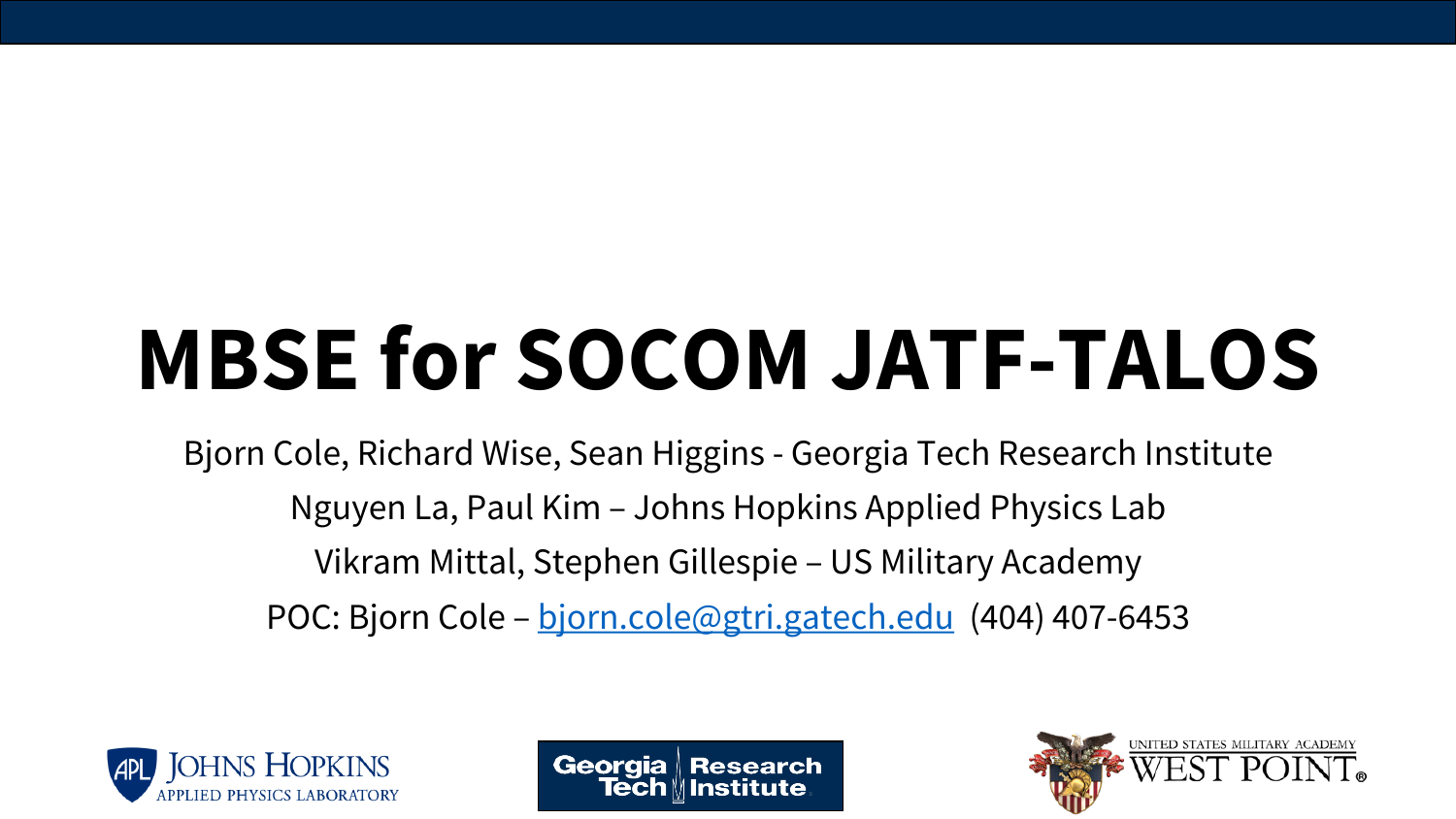# **Outline for the Talk**

- MBSE experience from organizations supporting TALOS
- Team Structure
- Specific modeling approaches
	- Electrical systems engineering and harness
	- Test coverage and functional description
	- Software/hardware integration
- Overall lessons





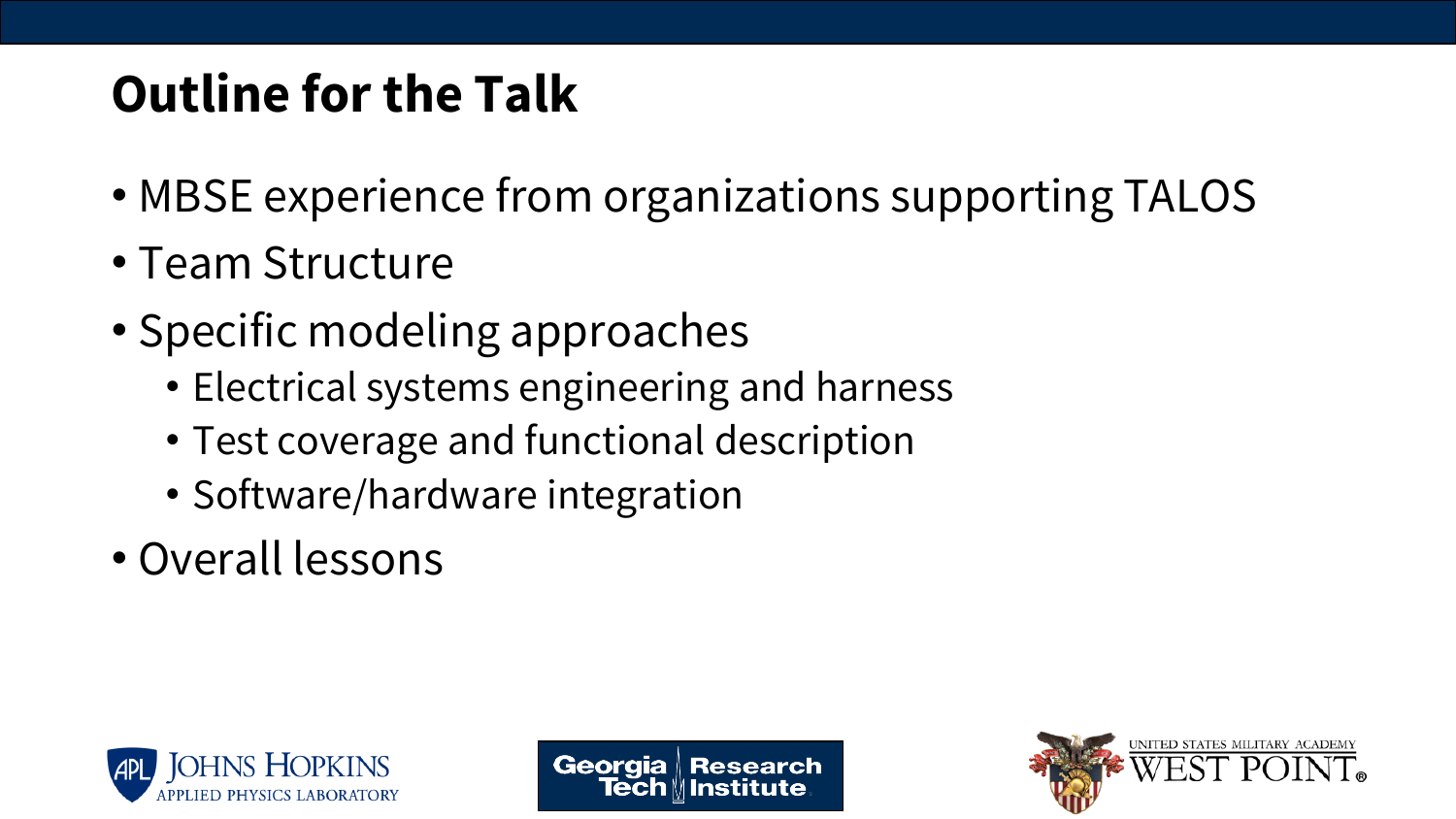# **Quick Introduction to TALOS**

- Tactical Assault Light Operator Suit
- Effort started in 2013 for building ingress
- Supported efforts in developing armor, vision, exoskeletons, and mobile power
- Current effort is the Mark 5 integrated suit
- Government is the integration lead (Joint Acquisition Task Force) with many supporting developers around the country





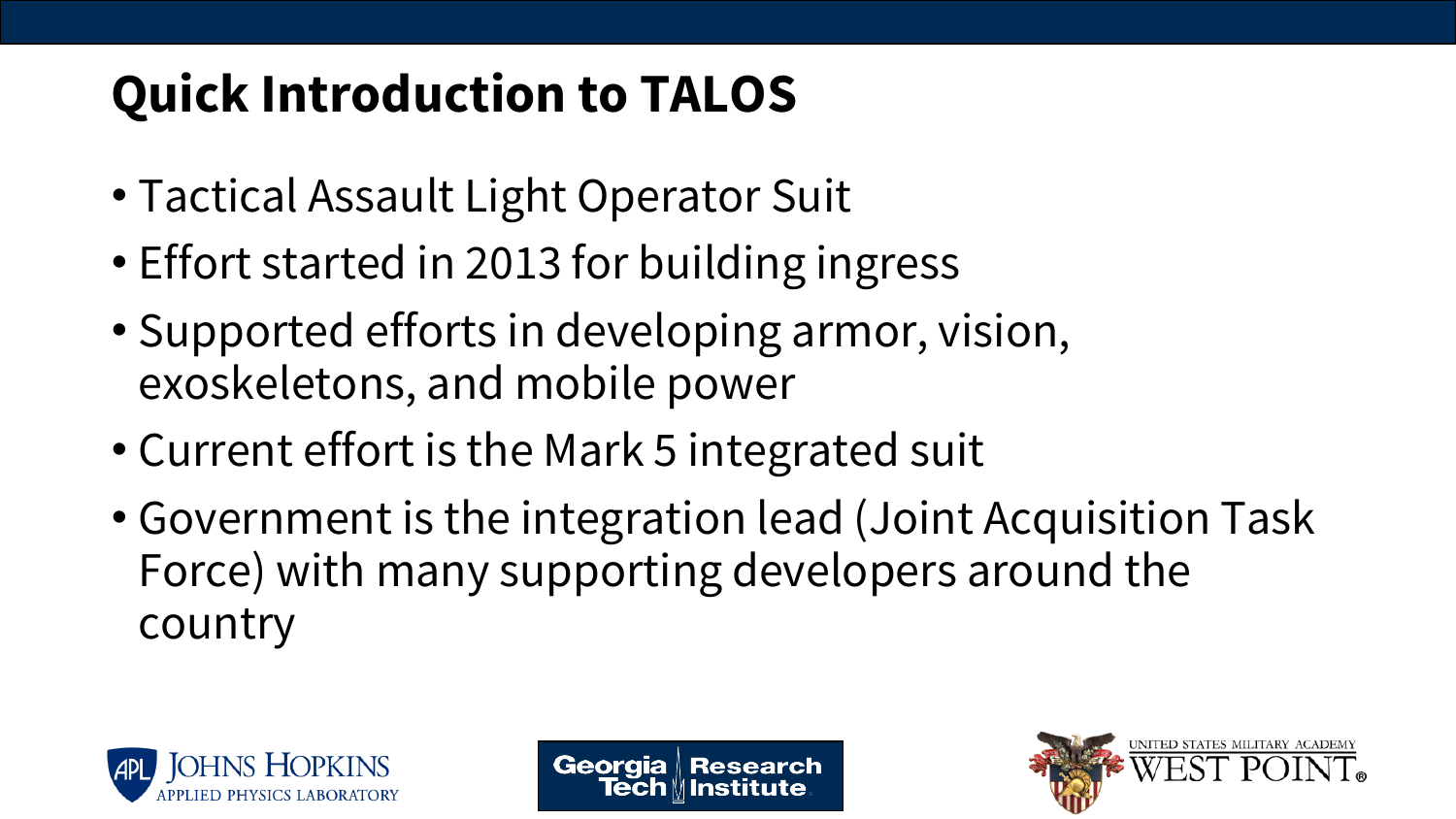## **Team Structure**

- Very distributed team
	- 2-3 members at each of the institutions below
	- Remote connection to JATF-TALOS in Tampa
	- Technical performance around the country
- Many practitioners have strengths outside of systems engineering
	- Formal backgrounds in aerospace, electrical, software, mechanical, and bio-inspired engineering
- Weekly sync telecons, best practices and work backlog kept on SOCOM Confluence, one-on-ones by phone and WebEx





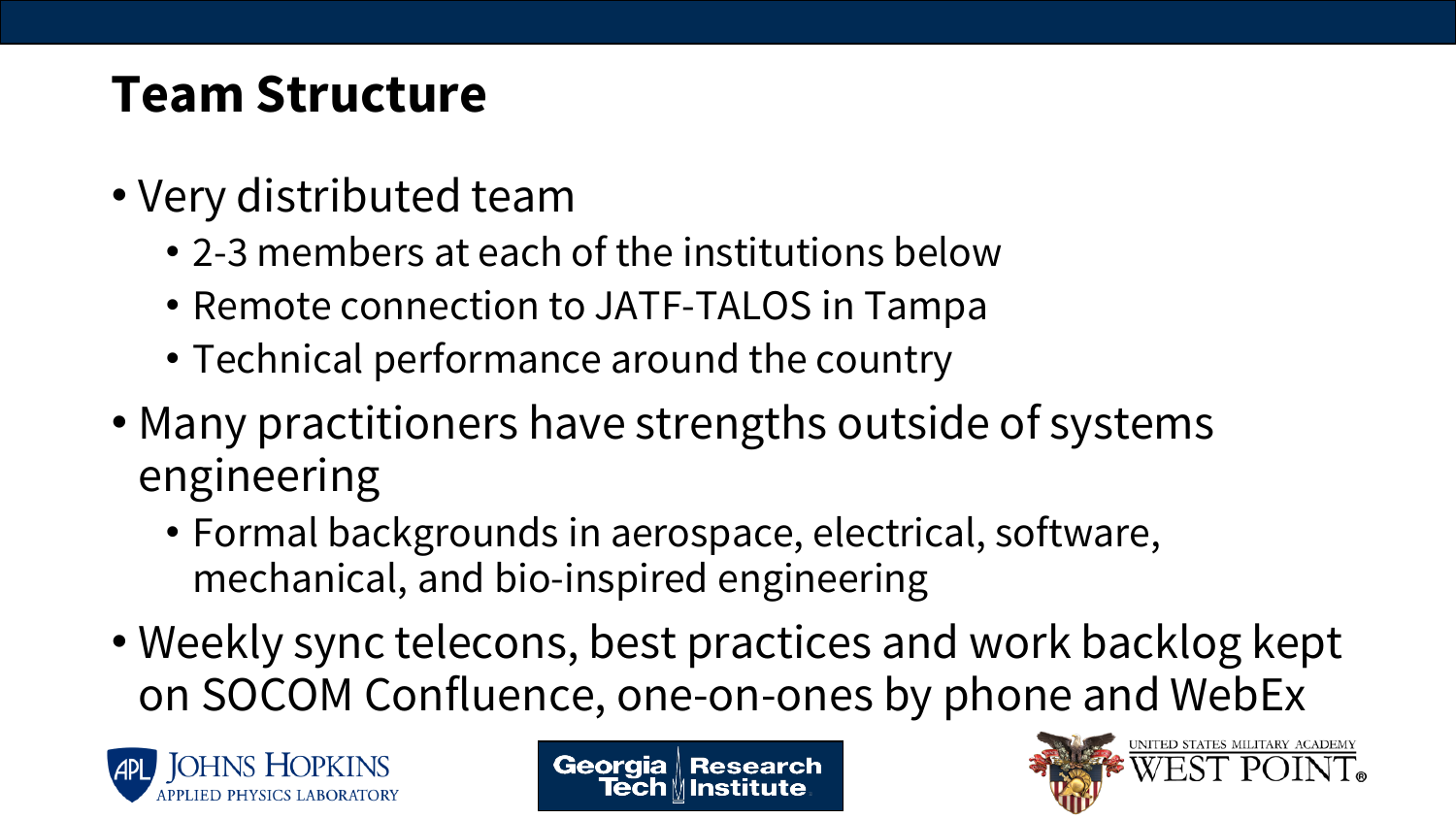- Capture electrical functions between major components and their relevant standards
	- Physical bolts, straps, mechanical hard points in structure
	- Logical data or signals in various formats
	- Electrical power supply





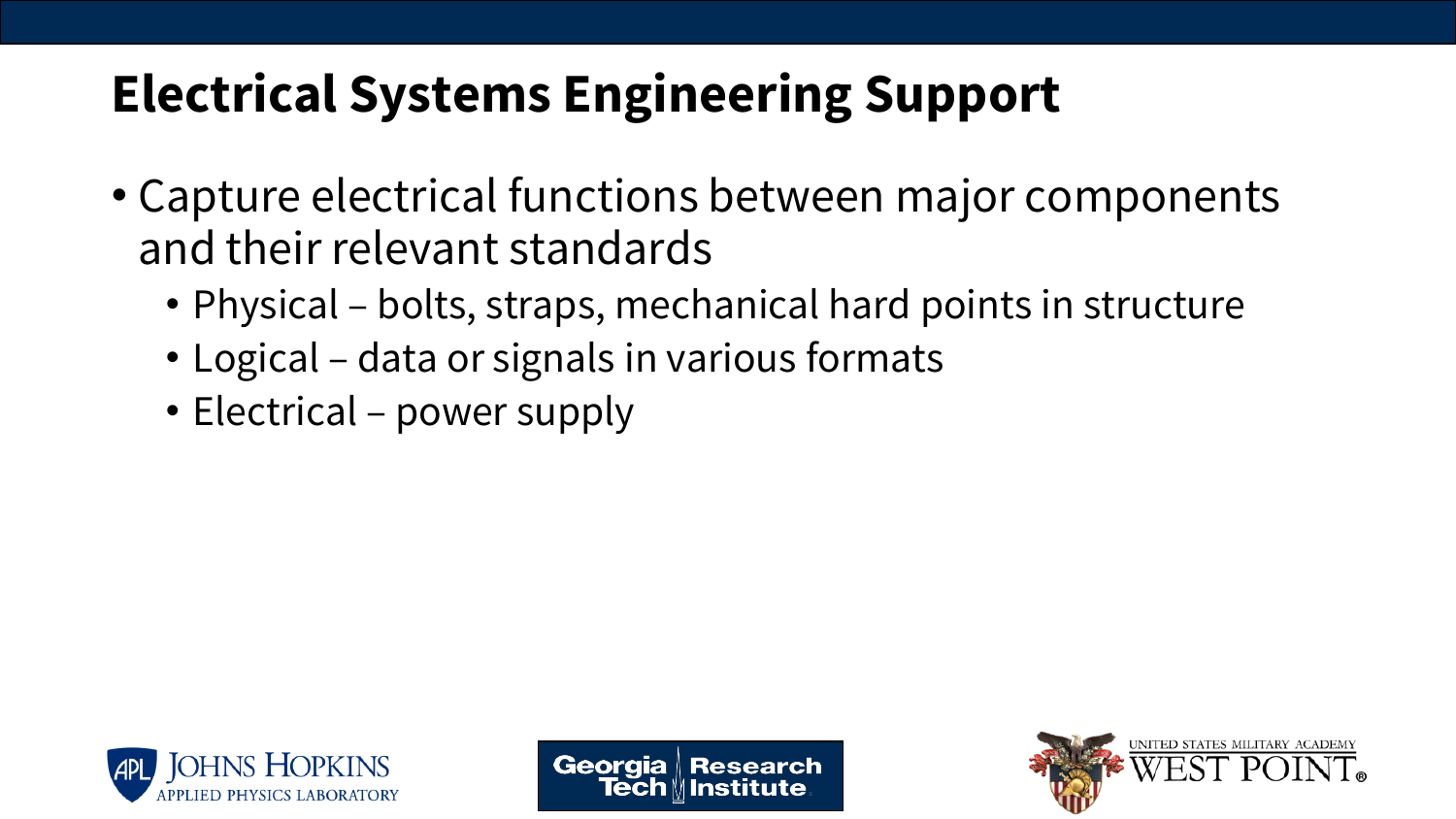- Implementation of carriers for electrical functions now supported in the model and mapping to wire harness
- Harness model formatted to match harness engineer at APL's visual expectations
	- Captures pair twisting, pinouts, connector terminating and bare wire

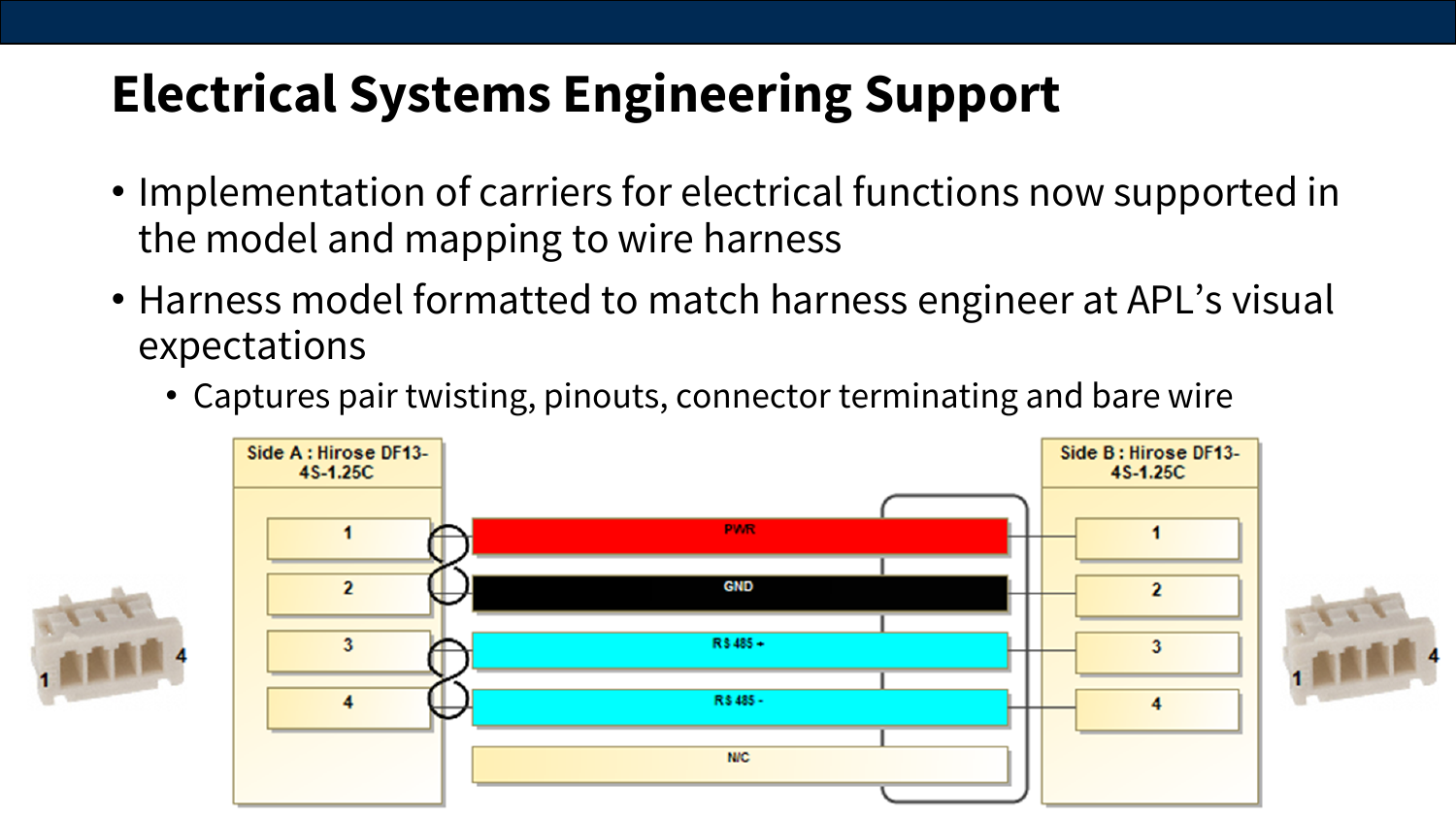- Actual wire harness bound to electrical function representation in the model to support reporting and comprehensive capture of implementation
- Physical to functional connection also drove a revision to libraries to acknowledge that physical layer of data signals is still electricity





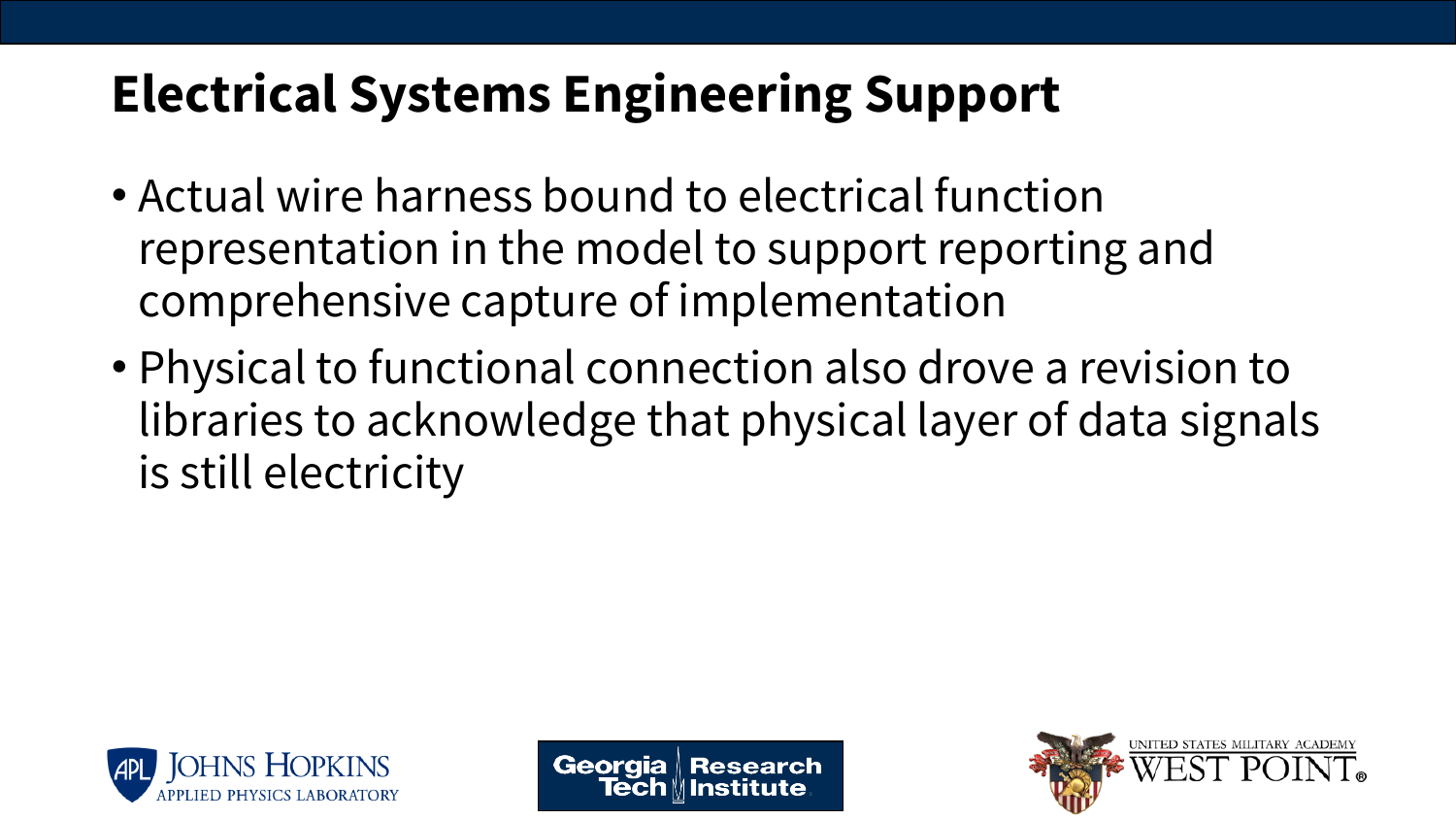- Basis of function library took multiple revisions to arrive at simple unification of physical data layer and electricity
- All electrical flows can be connected; question is where a code reader is available to interpret signals

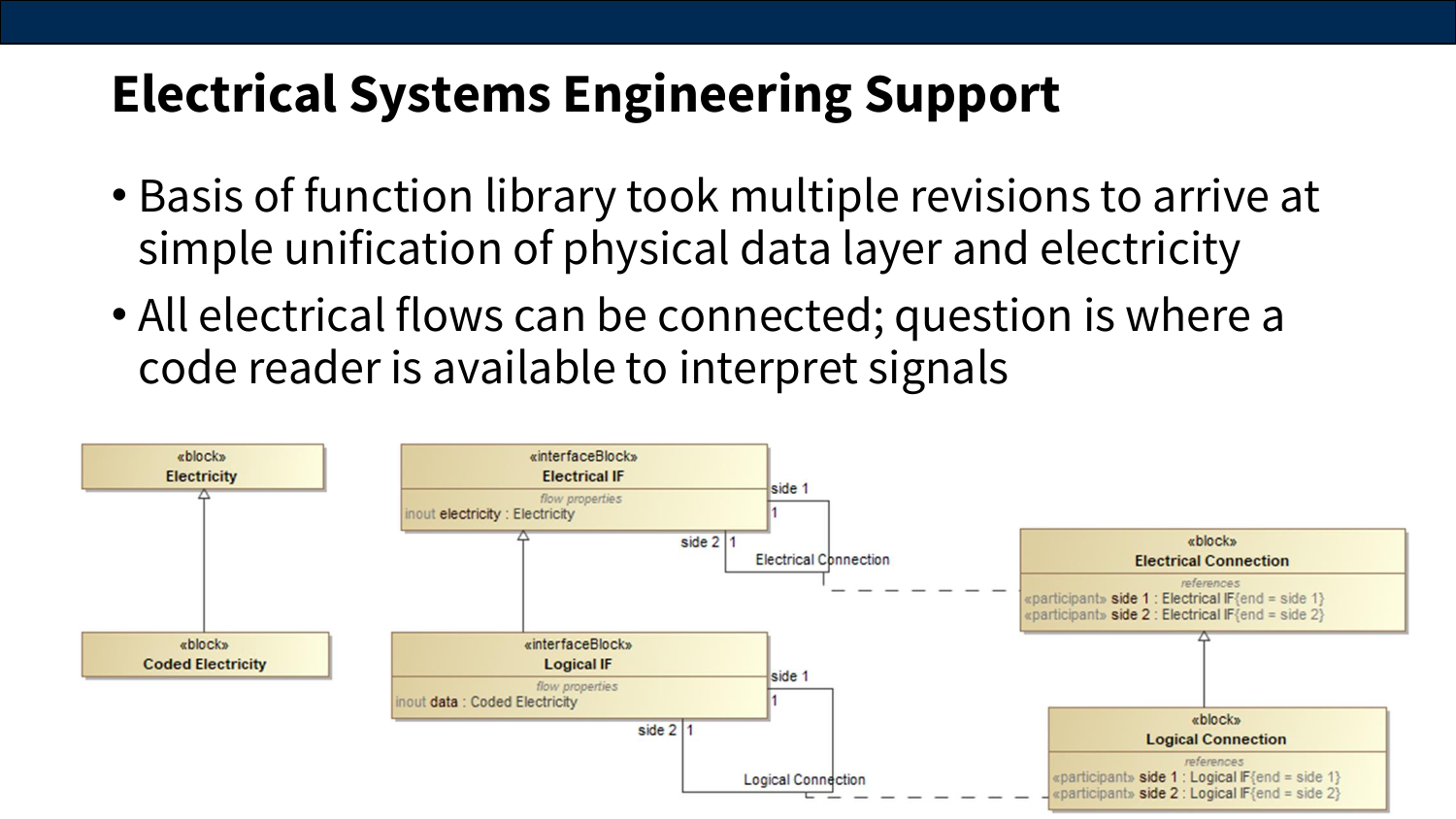# **Test and Function Linking**

- Very lightweight approach to connecting tests to functionality of integrated system
- Built for prototyping efforts where test coverage is important, but repeatability and auditing are not
- Criticality of test flows up to CONOPS and necessity
- Also a trace to performance requirements ("how well")

| <b>Test</b>                                  | Covered CI Function        |                                          | CI Supports System Function                           |                |                          |                                                             |
|----------------------------------------------|----------------------------|------------------------------------------|-------------------------------------------------------|----------------|--------------------------|-------------------------------------------------------------|
| Check out low power distribution to LV ports | Produce Power from Storage |                                          | PB Provide Regulated Power at Voltage for Electronics |                |                          |                                                             |
|                                              |                            | CI Function Performed By                 |                                                       | ○ Date of Test | $\circ$ Characterization |                                                             |
|                                              |                            | Advanced Battery-Only Solution Batteries |                                                       | 7/12/18        |                          | Power is supplied to high-voltage and all low-voltage ports |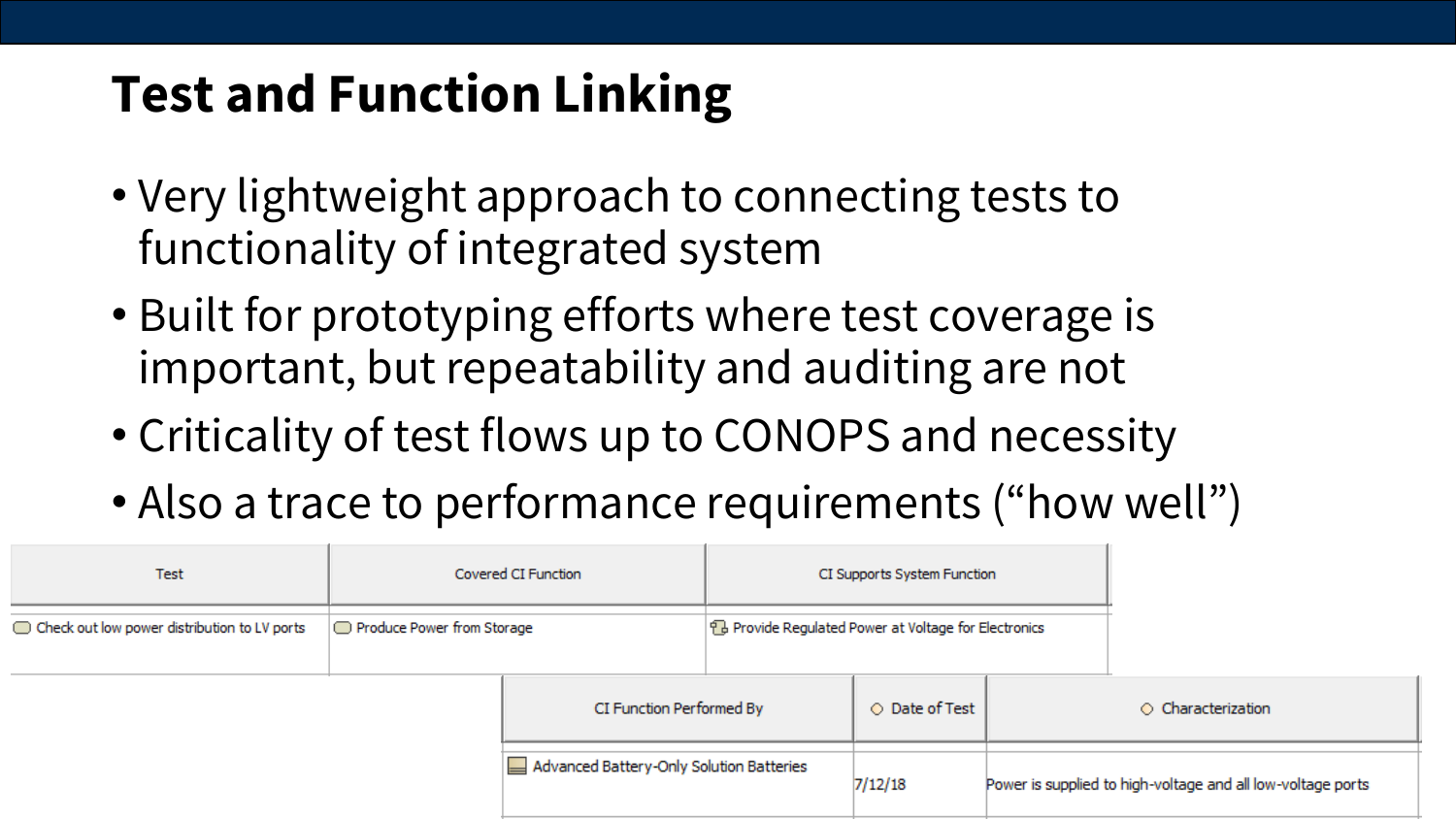# **Test and Function Linking**

- Top-down flow
	- CONOPS down to system functions down to CI functions
- Bottom-down flow
	- CI Functions up to system functions seeking CONOPS use





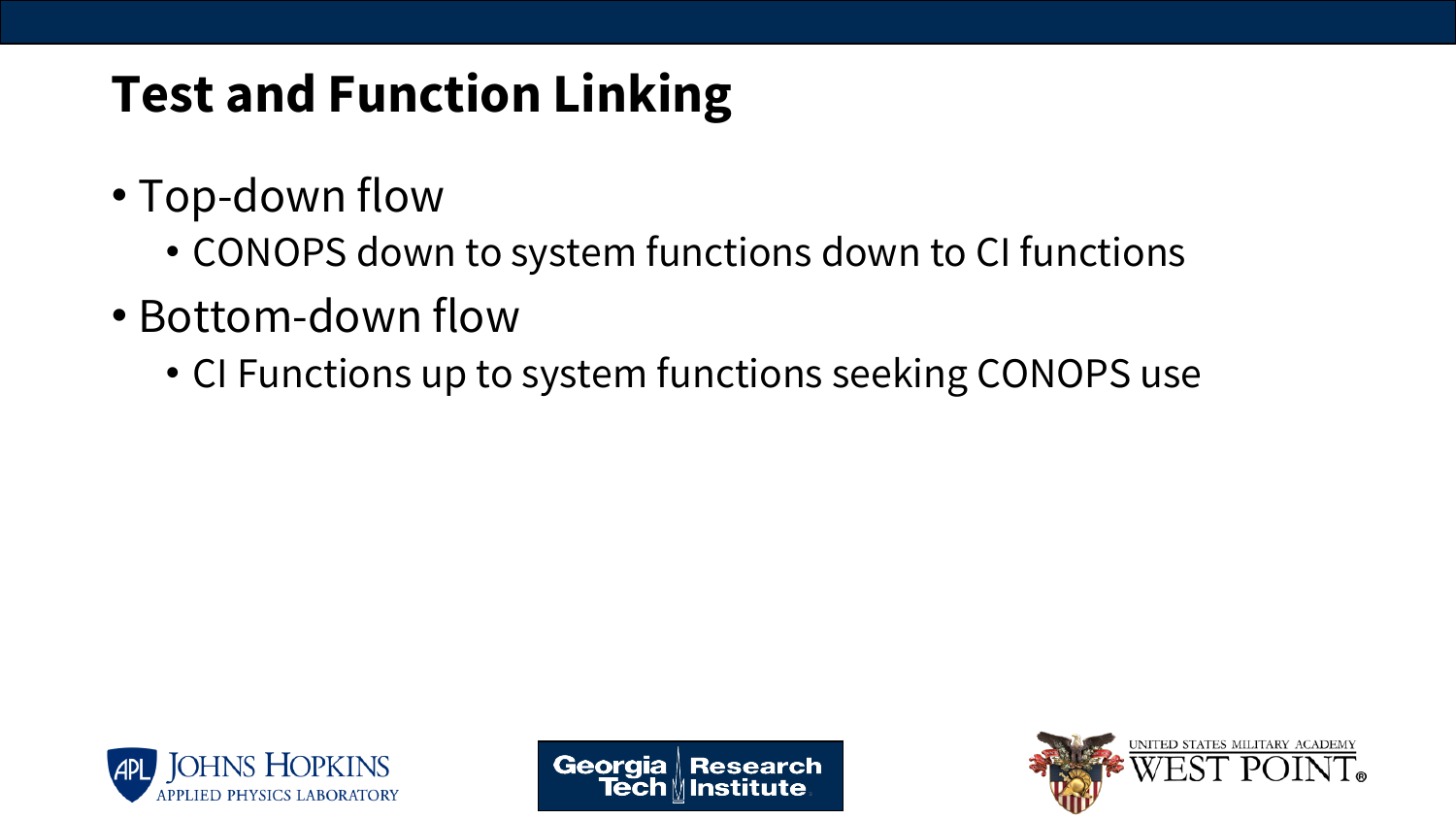# **Test and Function Linking**

- Experience of effort showed nicely the two end points of formality and framework weight
	- Heavyweight Test and Evaluation Framework built off of the UML Test Profile – rigorous approach for programs of record and integrated schedules
	- Lightweight linking provides visibility into coverage and criticality but doesn't go to logistics or auditing
- Heavyweight framework captures all information necessary to plan a test; question is who comes into the loop





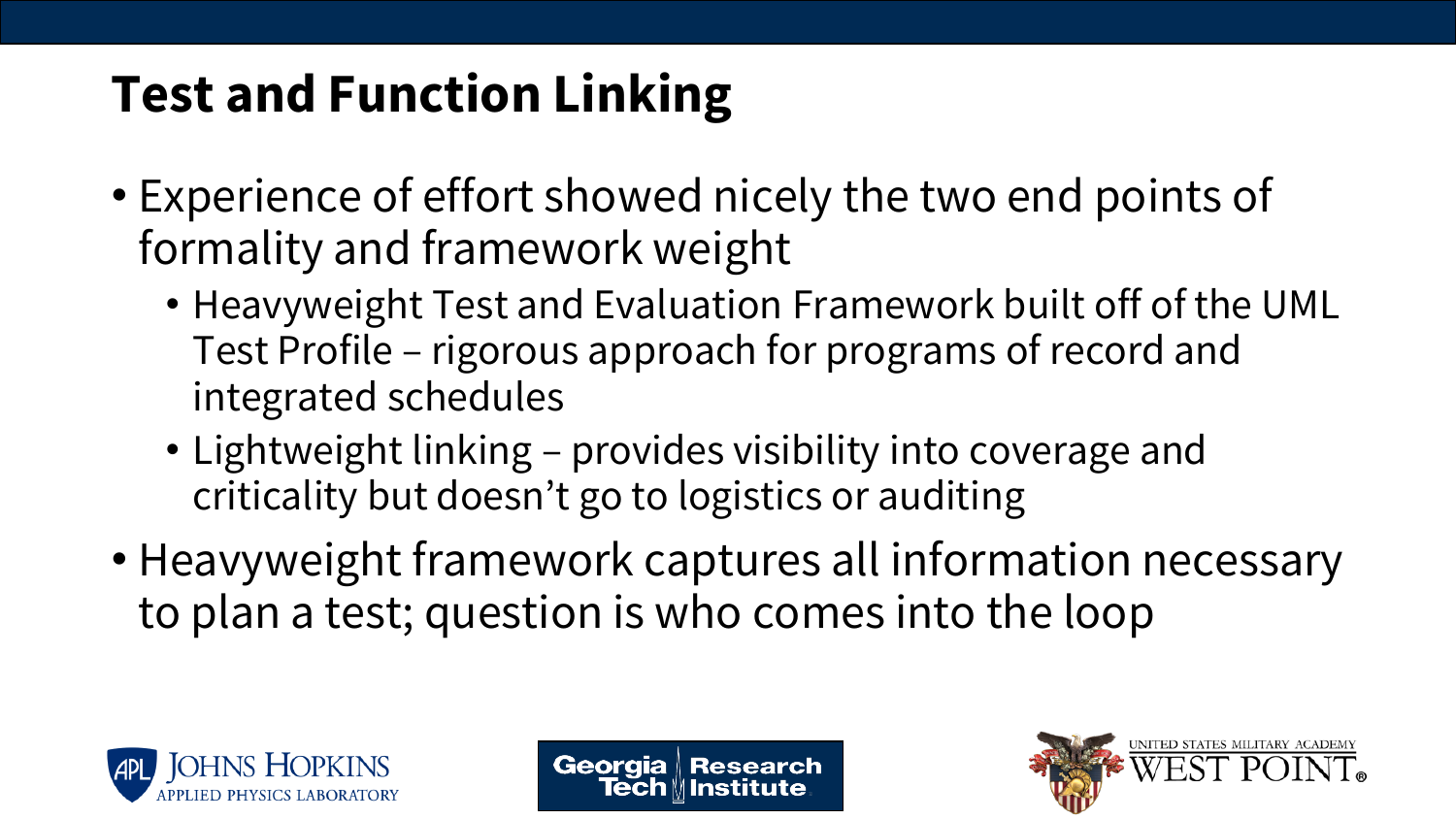- Modeling pattern based on reality of software
	- Abstract model of software flow from UML provides a description of major blocks of algorithm, data flow, and order of execution
	- Real-time software needs to know about available resources (computing time and memory) to assure deadlines are met
	- Real software is interpreted or compiled into machine code for execution on processors or controllers





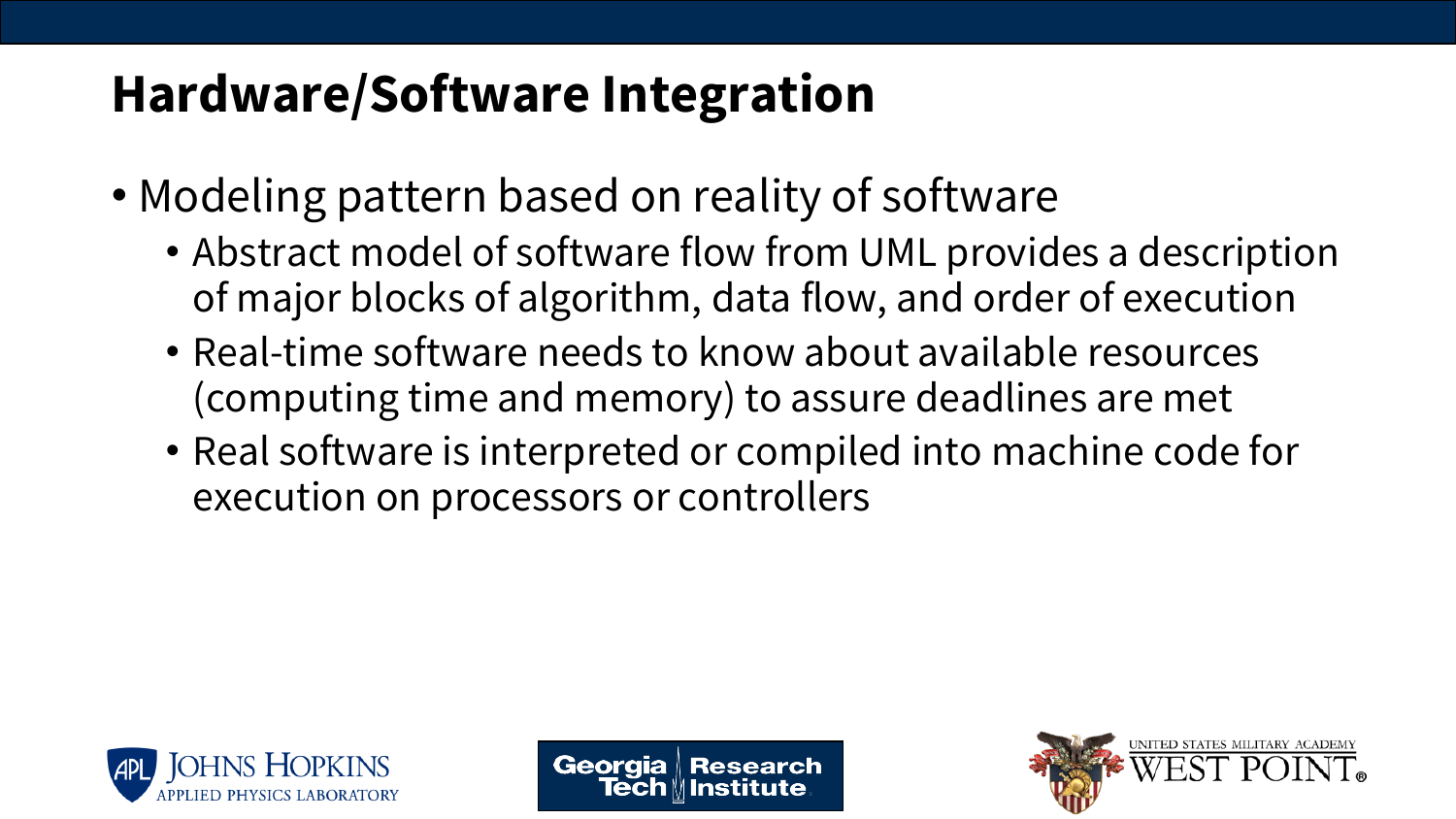

"Driving Work" interface talks about how compute cycles are made available to move the program forward

This shows the full stack of a main program accessing compute through the Operating System, which schedules compute availability to different programs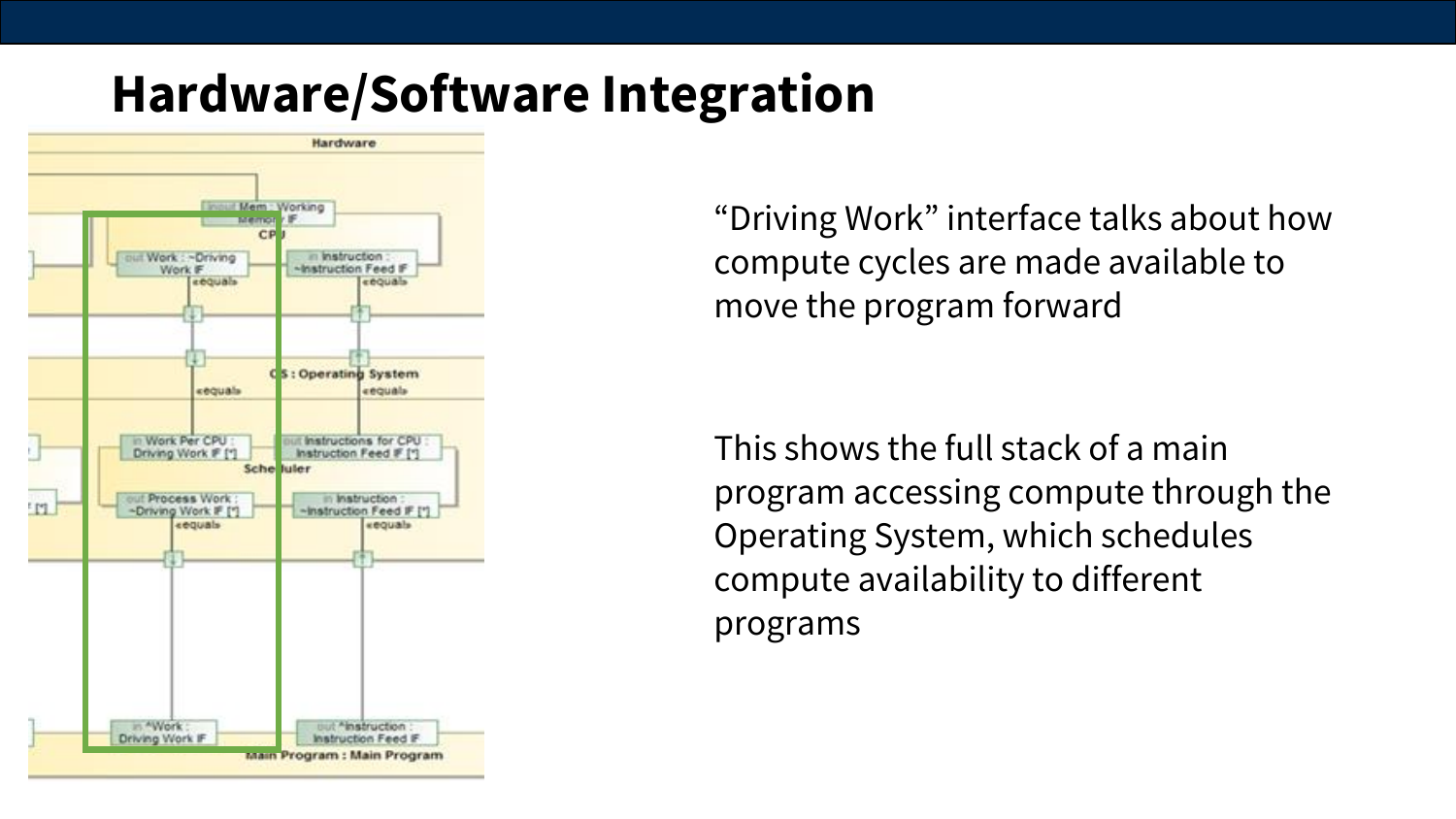

"Working Memory" interface talks about how much memory a program can access to store variables and working values

This shows the full stack of a main program accessing memory through the Operating System, which has a memory manager to supply programs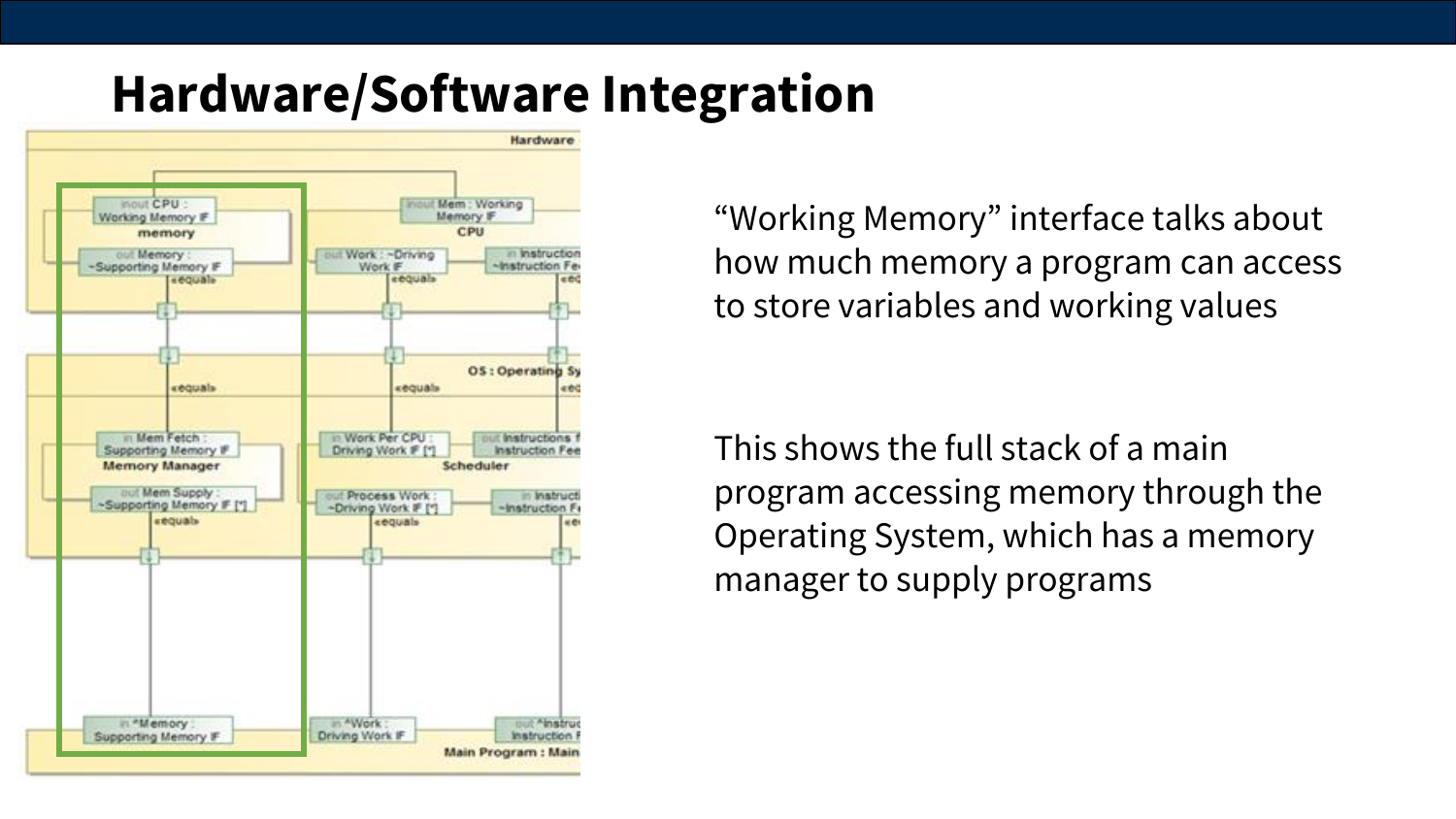

"Instruction Feed" interface talks about how program is rendered into a stream of instructions over time that flows at the rate of available resources

This shows the full stack of a main program loaded onto the CPU as mediated by the Operating System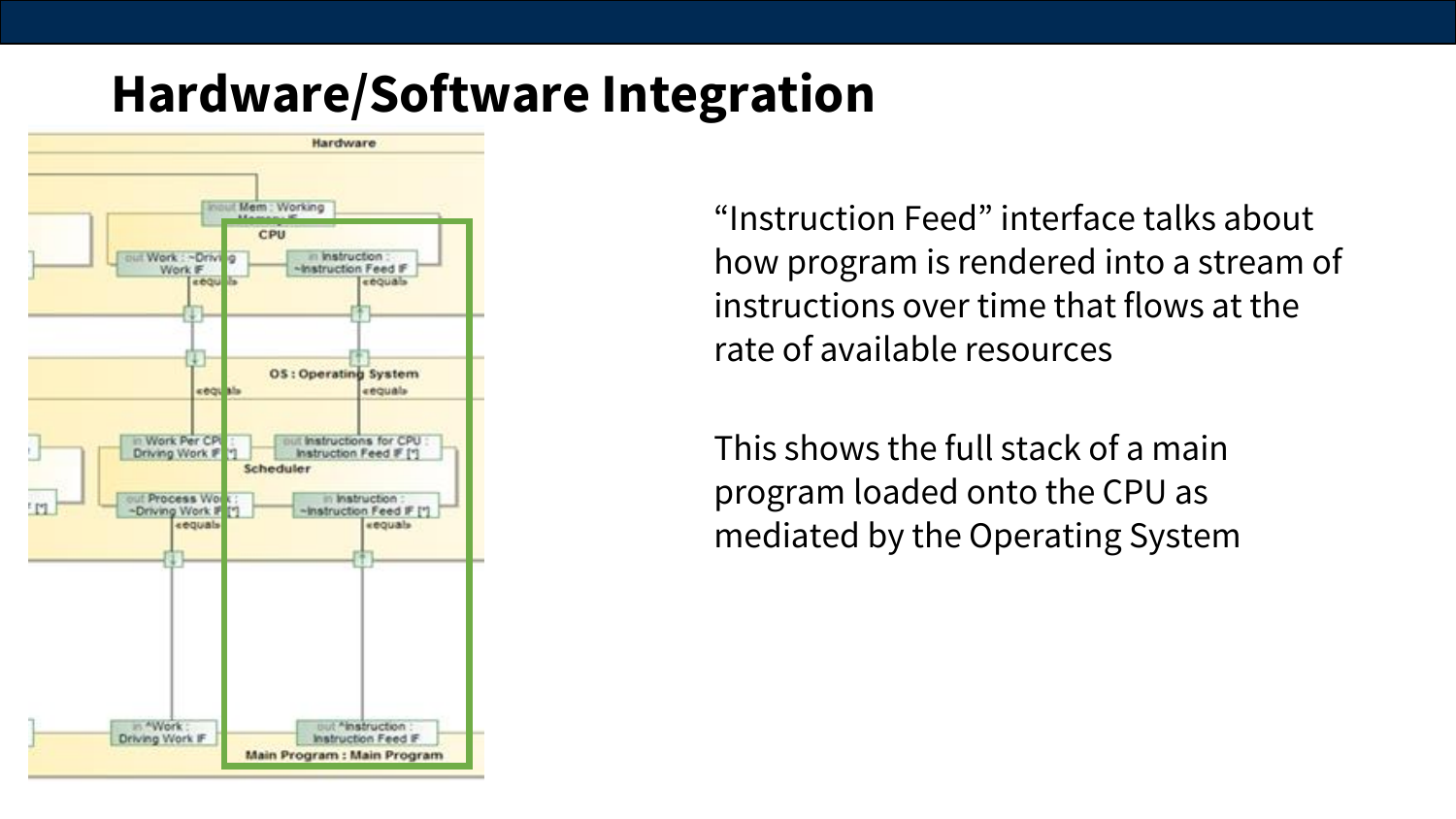

This area shows how a main program can delegate resources to and forward instructions from sub programs

One type of sub program is a networking and communications library that can talk to relevant parts of the OS and supporting hardware to analyze connectivity of services to each other over networks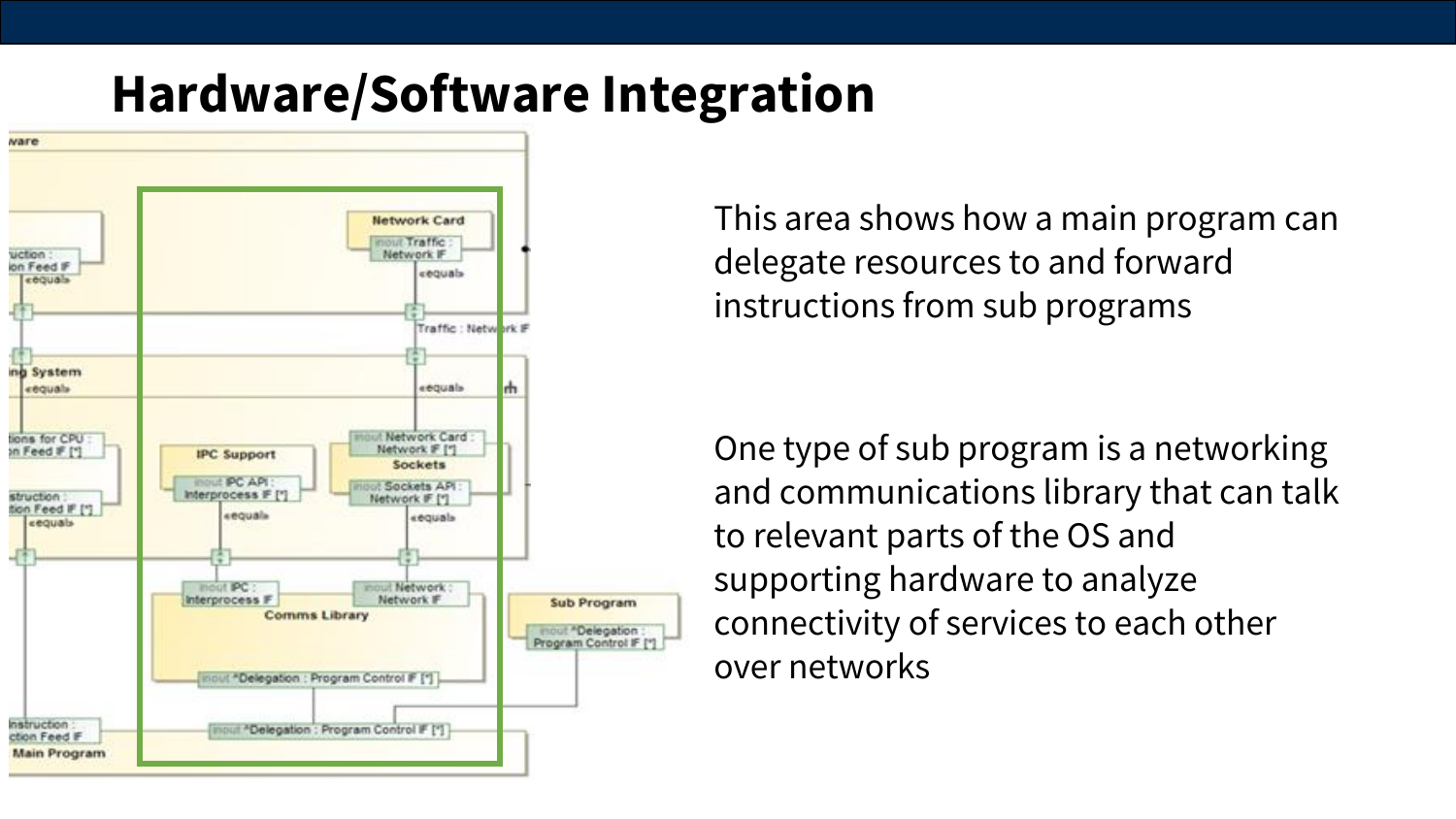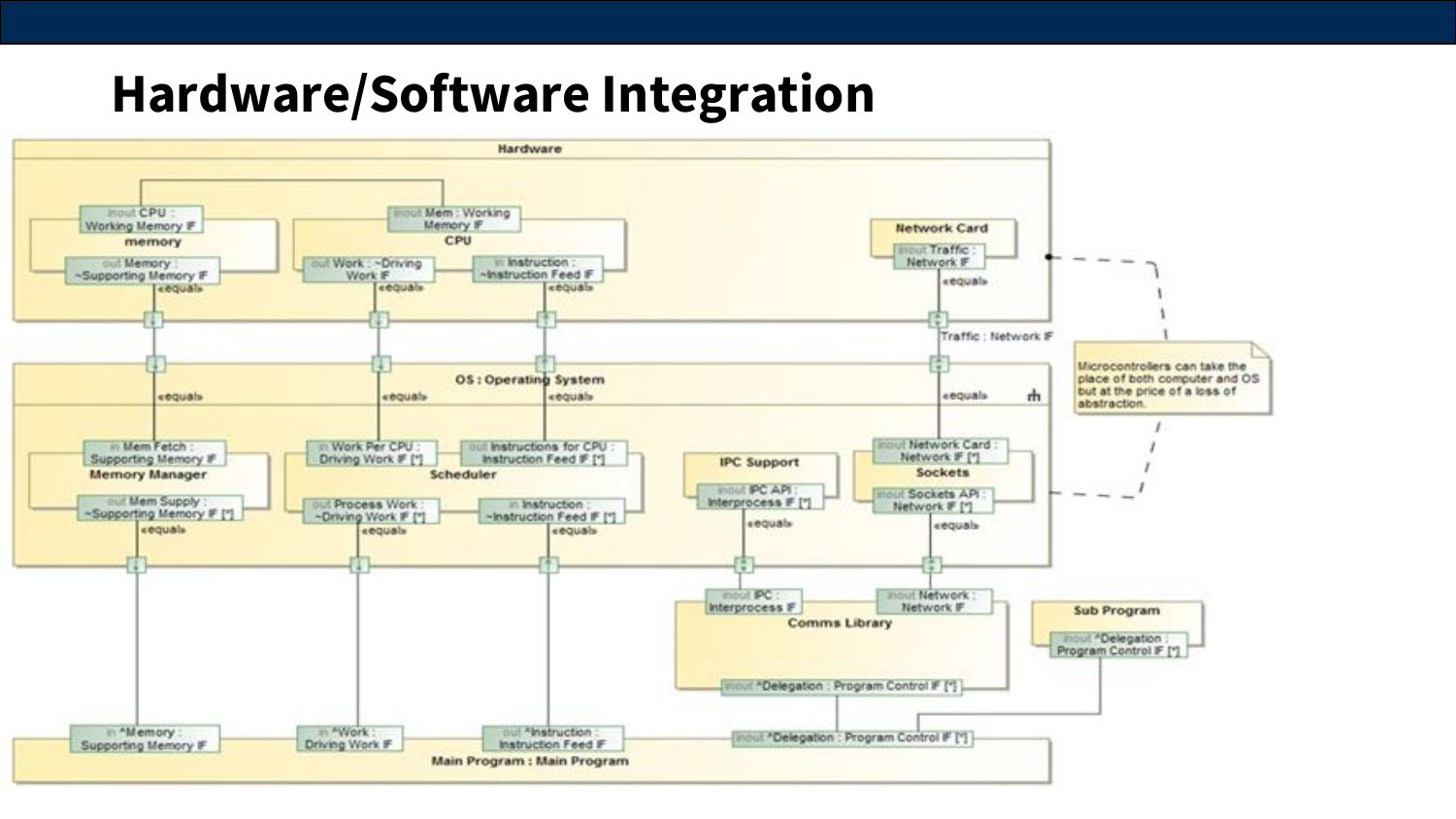## **Lessons: Keeping the Model Clean**

- Any long-running system model eventually needs a mechanism to support cleaning and removal of unused elements
- Developed a heuristic to help
	- Table of Contents points to diagrams that are of interest
	- Only elements on a diagram or supporting what is on diagram (e.g., more general Blocks of portrayed Blocks) are of interest
	- Everything else is marked for potential cleaning through model queries





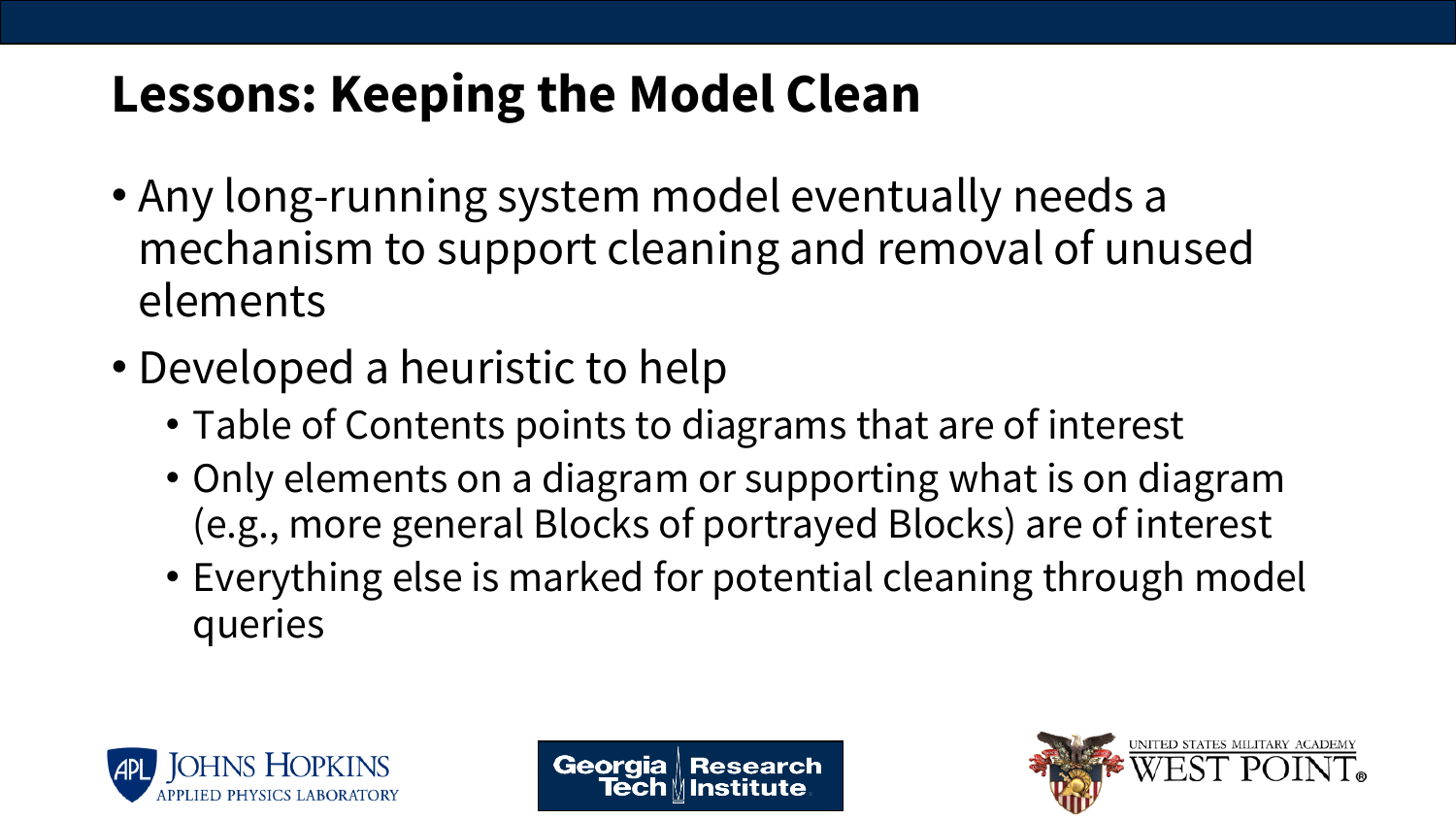### **Lessons: Co-location vs Remote Support**

- Systems teams require some degree of co-location or other means of getting immersed in technical design and approach
	- Hallway conversations still matter
	- Remote immersion is possible (and enhanced through a shared systems model) but requires significant effort





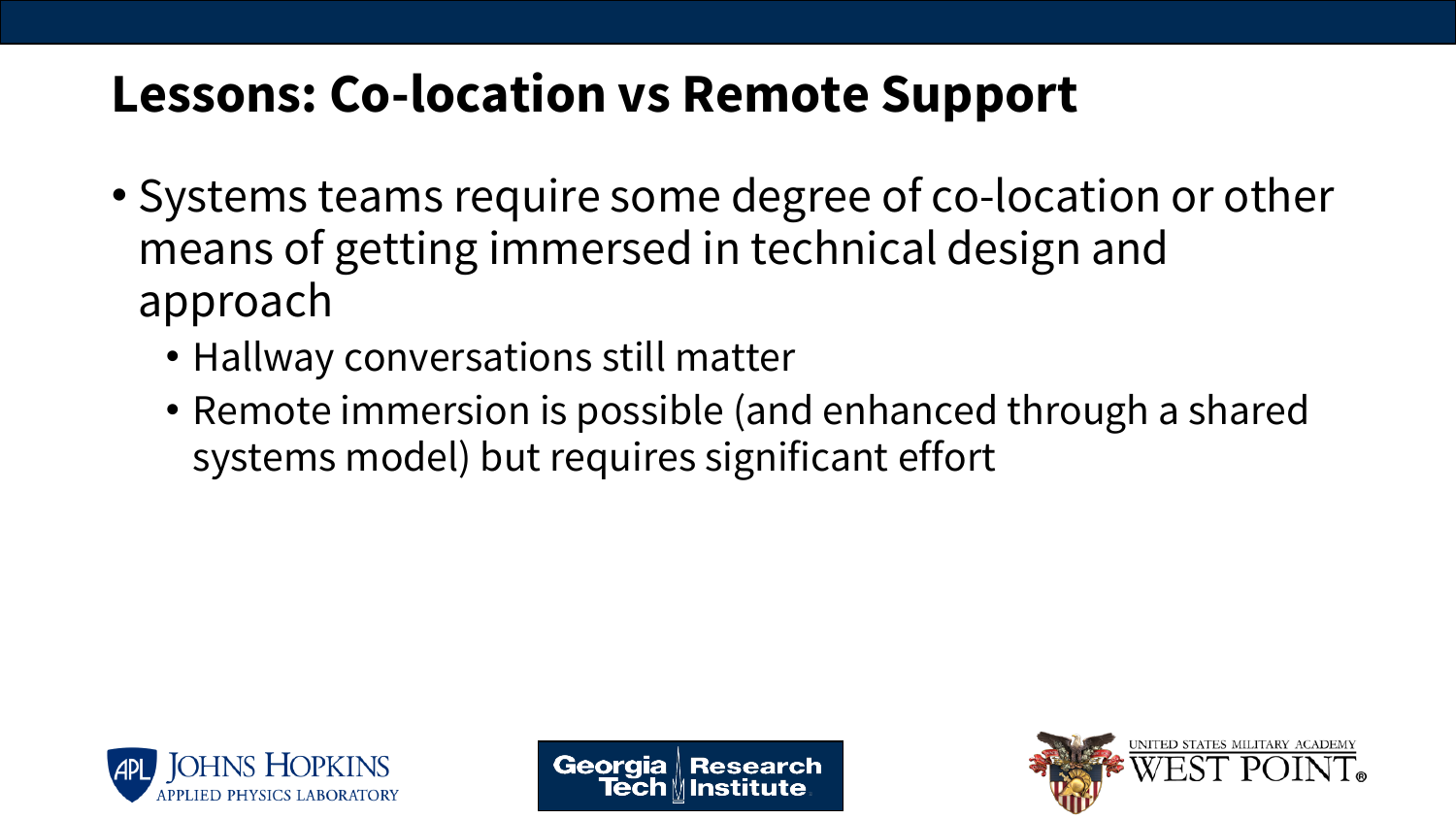# **Lessons: Finding the Right Weight**

- All systems engineering and project management have a "consent of the governed" aspect – if work is not welljustified or tracked it will be de-prioritized
- Finding right weight on test tracking required a back-tobasics thought on purposes of test products
	- Assuring coverage versus supporting audits
	- Looking over planners' shoulder or providing freedom
- Keep in mind that this effort is not free it consumes time and schedule!





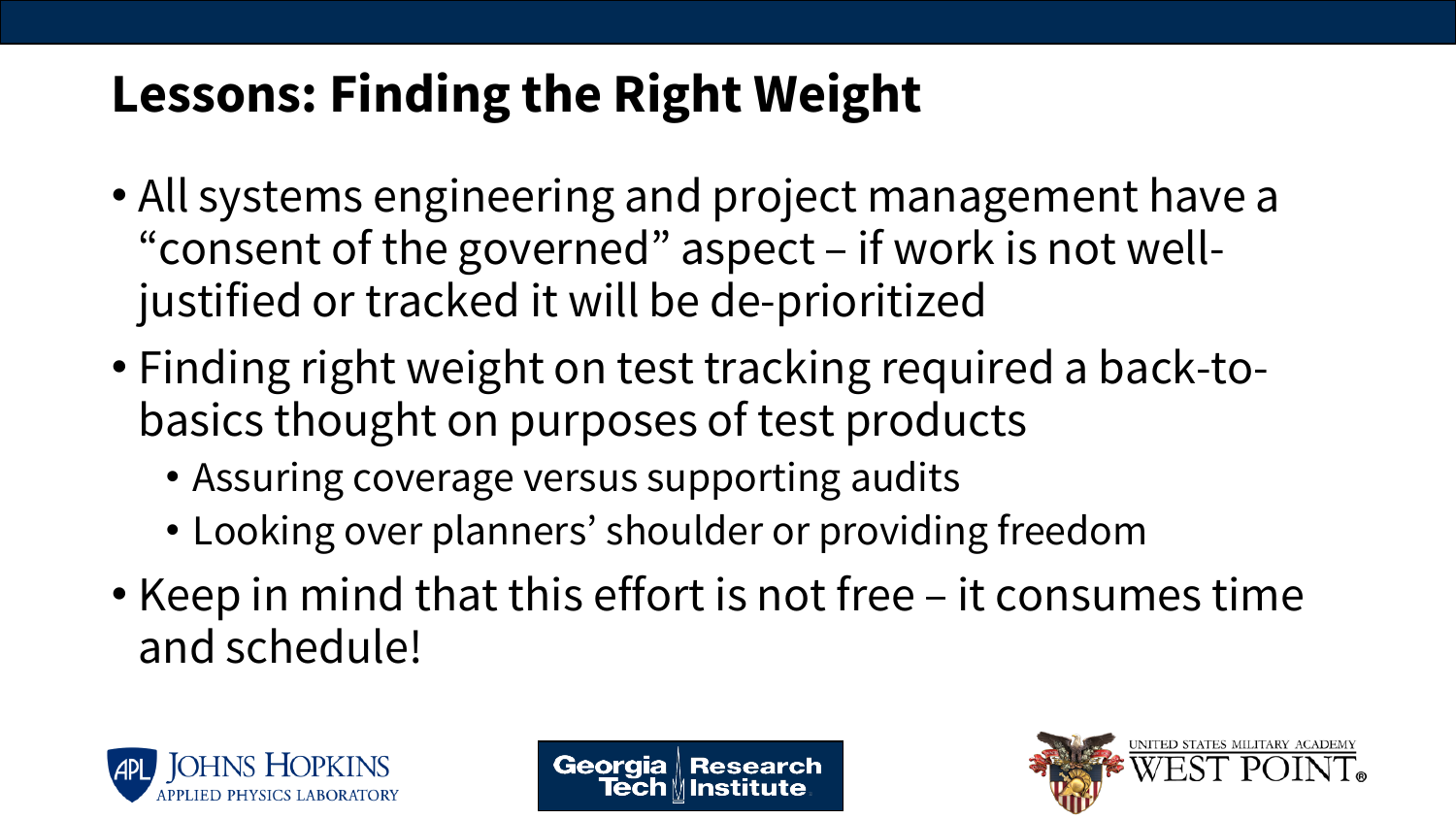# **Lessons: Directions for MBSE Tooling**

- MBSE tools are currently oriented for architects and systems engineers to develop a high-level description of a system within the tool and pass on to other engineers
- When direction of data is reversed (other engineers to MBSE's), the tools are far too slow for good response
	- Non-responsiveness is a major threat to SE credibility on a project and a major opening for the development of "shadow models"
- Current importers are helpful, but too trivial for connection to custom spreadsheets